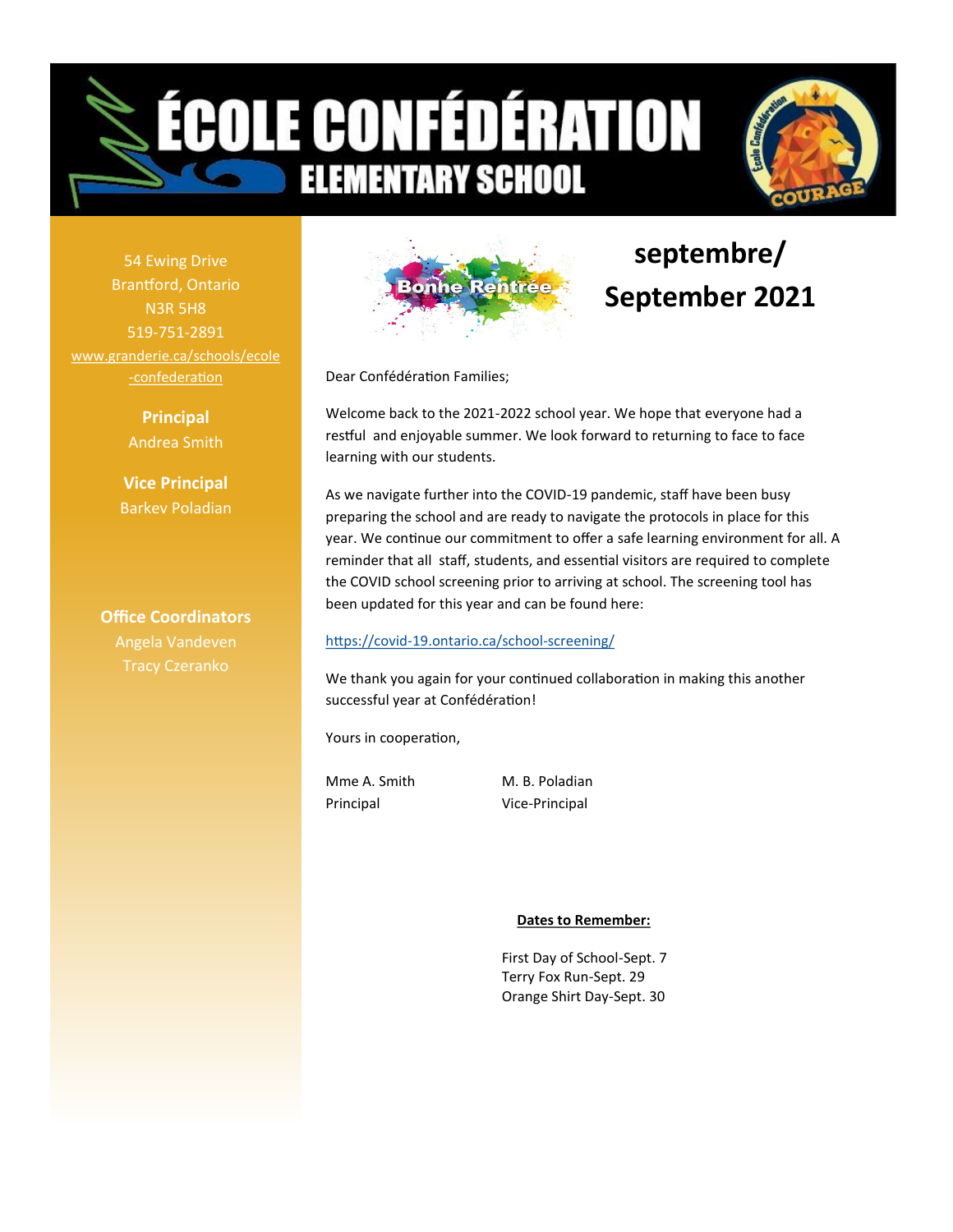# **Student Information Updates**

Your child will be bringing home an envelope with important forms that need to be filled out and returned to the school. Documents you will receive are:

- 1. Current Information Sheet
- 2. Internet Use Permission Form
- 3. Early Dismissal Form
- 4. Declaration of Insurance Form



It is vital that the information on these documents be updated each year to ensure our records are accurate in the event of an emergency, injury, or problem. Please return all completed documents to the school by **September 24, 2020**  in the envelope provided.

## **School Messenger**

In order to maintain communication with our school community, we use the School Messenger service which allows us to send voicemail and email messages. When updating your child's current information sheet at the beginning of the school year, please ensure that you include an updated email address. Remember to check your junk or clutter folders for any messages. For bus notifications, please sign up for notifications on the transportation website (details are outlined later in this letter). All newsletters and school information will posted on our website: <https://bit.ly/2Ec0r8H>

All news will be delivered electronically, through School Messenger email. Paper copies of the newsletter will be available upon request only (notify your child's teacher).

# **Deliveries for Students**

Due to COVID-19 restrictions, visitors to the school are only permitted in urgent situations. Please avoid dropping items of to the school unless it is absolutely necessary. This should only occur in a rare instance. When you arrive at the school, you will need to ring the buzzer and communicate with the clerical staff through the intercom. A staff member will come to the door to gather the delivered item outside of the school. Please ensure the item is lablelled with your child's name. Our school staff will deliver the item to your child.

## **Student Absences or Lates**

Please ensure that you call the school prior to 9:00 am if your child will be late or absent. Our voice mail system is available to receive messages 24 hours/7 days a week. With COVID-19 restrictions in place, students who arrive late will be met at the front door by a staff member, who will sign them in, provide them with a late slip, and send them to class. Parents and caregivers dropping the child off will not be permitted to enter the school. We appreciate your patience in waiting for a staff person to assist.

## **School Attendance**

School attendance for all students is tracked for absences and late arrivals. A Grand Erie District School Board attendance counselor works with our school to track student attendance. A letter is sent to individual parents when children have accumulated a significant number of absences and/or lates. Absences of 15 consecutive days can result in the removal of the student from the school's registration. In all other cases of attendance concerns, a notice is sent to parents from the school indicating the total number of lates and absences for a child prior to involvement with the Attendance Counsellor. Please note that if you are planning a family trip or have a reason to take your child out of school for 15 or more consecutive days, you are required to complete a "Request for Absence from School" form from the office (and signed by the principal) prior to the absence. This is a GEDSB policy. This form can also be found on the board website under Procedure SO117.

## **Harassment Statement**

The Grand Erie District School Board (the "Board") is committed to providing a working and learning environment in which all individuals are treated with respect and dignity. Beyond the provisions of the Ontario Human Rights Code, every individual has an equal right to learn and work in an environment that is free from harassment and objectionable behaviour. The Board recognizes the value of establishing and maintaining respectful working and learning environments and of responsiveness to the damaging effects of harassment and objectionable behaviour. The Board will not tolerate harassment or objectionable behaviour from any person in the workplace. Full details can be found in Policy HR5 on the Grand Erie website.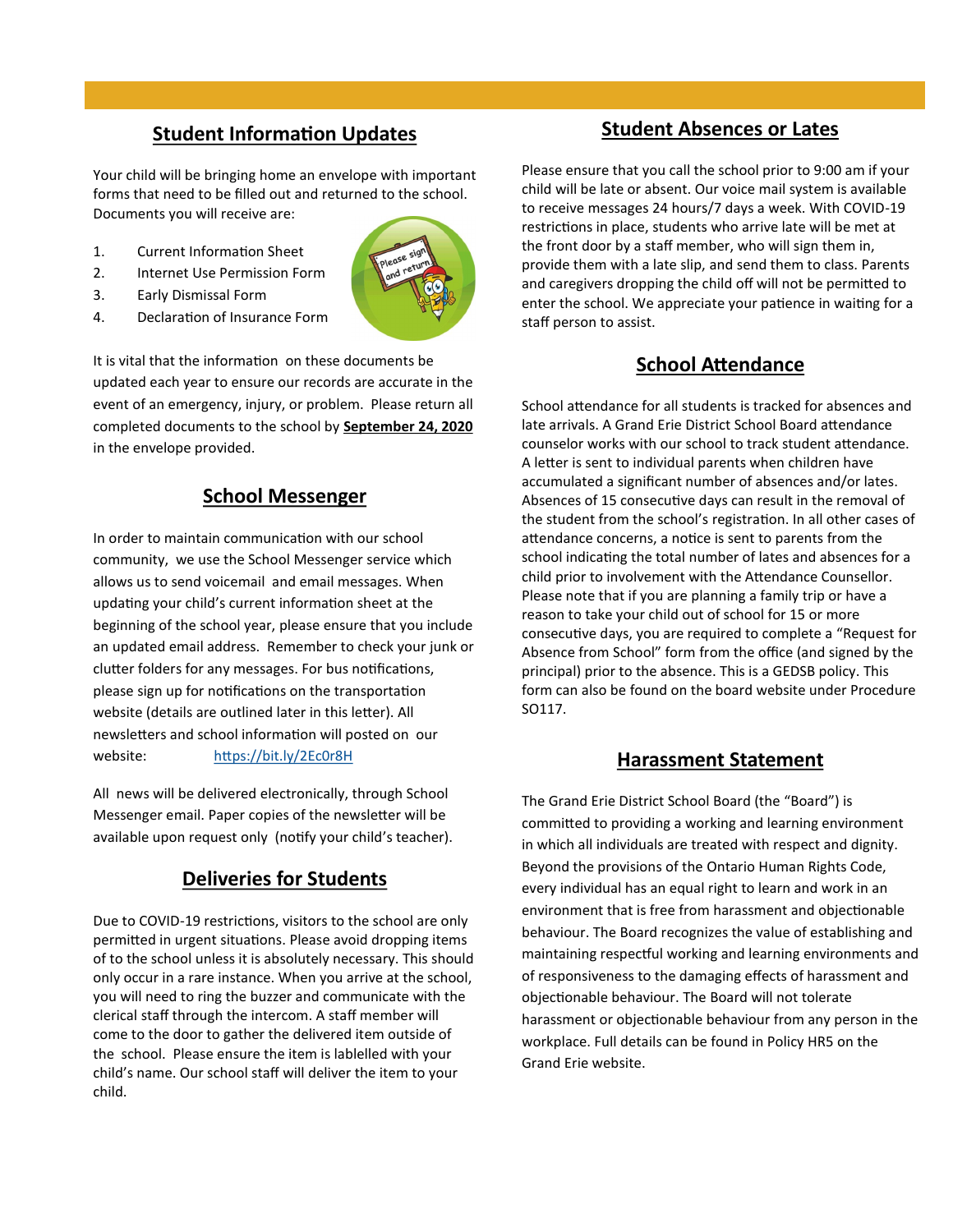# **School Hours at École Confédération**

The school day is organized in to three instructional blocks and two 40 minute nutritional breaks.

| Hours of Instruction<br>$9:10 - 11:10$<br>$11:50 - 1:30$<br>$2:10 - 3:30$ | <b>Nutrition Breaks</b><br>11:10-11:50<br>$1:30-2:10$ |
|---------------------------------------------------------------------------|-------------------------------------------------------|
| Office Hours<br>$8:15 - 4:00$                                             |                                                       |

Gr. 1, 2, 3, and 4 students will go outside for the first 20 minutes of each break and then come in to eat. Gr. 5-7 students will eat during the first 20 minutes and then go outside.

Kindergarten students remain in their classrooms during nutrition breaks. Outdoor time is scheduled for two 40 minute blocks of time daily, supervised by the educators assigned to the class.

The school yard is supervised from 8:50 a.m.-3:45 p.m. daily. Students should not arrive at school prior to 8:50 a.m. . Students who walk or who are picked up need to depart promptly at the 3:30 bell.

# **School Visitors**

Visitors to the school will be limited to essential visitors only this year. An appointment is required, with preapproval by the principal. More details about criteria for essential visitors will be available in the near future. A mask covering face (over nose to under chin) must be worn at all times while visiting. Upon arrival, guests will need to sanitize their hands and then sign the visitor log, indicating all rooms they visit. When leaving, visitors will be required to sign out and sanitize hands once again prior to exiting out the front door.

# **Puppies and Pets on the Playground**

Families should be aware that pets are not allowed on the playground or in the drop off or pick up zone. Our primary concerns are for safety including students with allergies and the possibility of students hurting pets or vice versa. We greatly appreciate your cooperation in this matter.

# **Student Agendas**

Student agendas are an important tool for parent-teacher communication. They are an important part of the learning skills students use to assist with organization. Each student in Grades 1-5 will be provided with a student agenda. We ask for a \$5.00 donation to help off set the cost. Donations are accepted through the school cash online website.

# **Peanut/Nut Aware School**

A few reminders about food policies at École Confédération:

\* This is a peanut/nut aware school. Please do not send peanut based products, peanuts, or any nut/soy products that may contain

depends on this.



\* Peanut butter substitutes are not allowed in elementary schools in GEDSB.

any of these items to the school. The safety of other children

\* Food is not permitted on the school playground at recess and at lunch. Students are permitted the opportunity to eat their snacks and lunches prior to going outside or immediately following the morning and afternoon recess periods.

# **Family/Student Handbook**

A copy of the École Confédération handbook is included in the front of each student agenda (gr. 1-5). A paper copy was sent home with Gr. 6-8 and Kindergarten students. An electronic copy is available on the school website. All relevant information regarding school routines, transportation, expectations of students, cell phone policy, dress code, etc., is provided in this document. Please note that this document does not reflect additional measures put in place due to COVID-19.

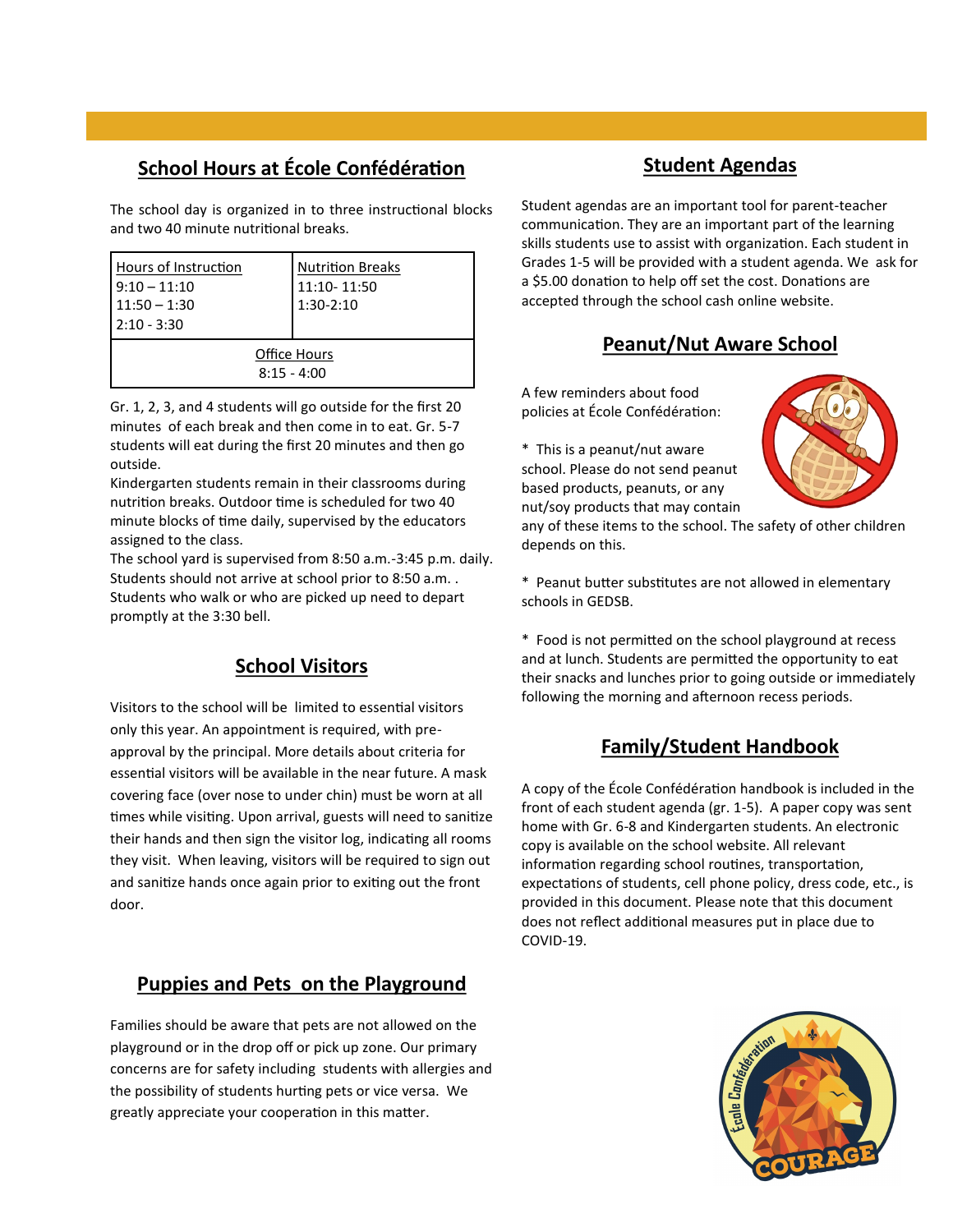# **School Council**

School councils play a vital role in the education of all Grand Erie students through their work to promote and improve student achievement and school performance. Traditionally, our school council has supported our school with fundraising and hot lunch programs, in addition to other initiatives that enhance the educational experience for our students. Meetings will be virtual using the Microsoft Teams platform and are generally held on the 3rd Wednesday of the month.

Our school council bylaws allow for a minimum of 5 voting members and a maximum of 15. If you are interested in holding a voting seat on the school council you will need to send an email including **your name** and **your child/ren's names** to:

#### **p-ces@granderie.ca**

along with the following statement:

#### *I wish to declare my candidacy for a voting position on the École Confédération Parent Council for the 2020-2021 school year.*

The first meeting of the year will be on Wednesday, September 22. An email invitation for the meeting will be sent to all candidates. Elections for executive positions will be held during the first meeting.

## **All Grand Erie Schools Are Smoke-Free**

The Province's Smoke-Free Ontario Act prohibits smoking tobacco or cannabis and vaping within 20 metres of a school's property line. For reference, 20 metres is the approximate length of 1.5 school buses.



The law covers all indoor areas at schools in Ontario as well as all outdoor spaces, such as playgrounds, parking lots and sports fields. Anyone caught smoking or vaping in a prohibited area could face a minimum fine of \$305.

All Grand Erie schools and Board facility sites are smoke-free. For those looking to quit smoking or vaping, there are supports available through the local Health Unit or our school's Public Health Nurse.

For more information on the Smoke-Free Ontario Act, visit: https://bit.ly/2FGV4y5.

# **Fire Drills and School Lock Down Drills**



In accordance with the Fire Department and GEDSB Policy on School Lock Down, your children will be involved in 3 Fire Drills in the Fall and Spring months. Staff will discuss procedures with students later this fall.

## **Water Bottles**

Please ensure your child has a refillable water bottle. All fountains are out of service to prevent the spread of COVID-19. Our water bottle refilling station is open for use. Disposable cups and/or recyclable water bottles are available for any students who have forgotten their water bottle on a given day. Please do not come to school to drop off a water bottle for your child.

## **Bomerang Lunches**

As a result of restrictions both on student movement in lunchrooms and on the implementation of our student run recycling program, we will be hosting boomerang lunches this year. Students will be asked to take home any recycling or trash created as a result of food consumed for lunch. Families may consider sending an extra, small bag for students to collect these items in or students should use an empty, reuseable container once they have consumed the food inside. We thank you for your support of this new process. Once we are able to safely re-establish our recycling program, we will communicate any changes to boomerang lunches that may be implemented.

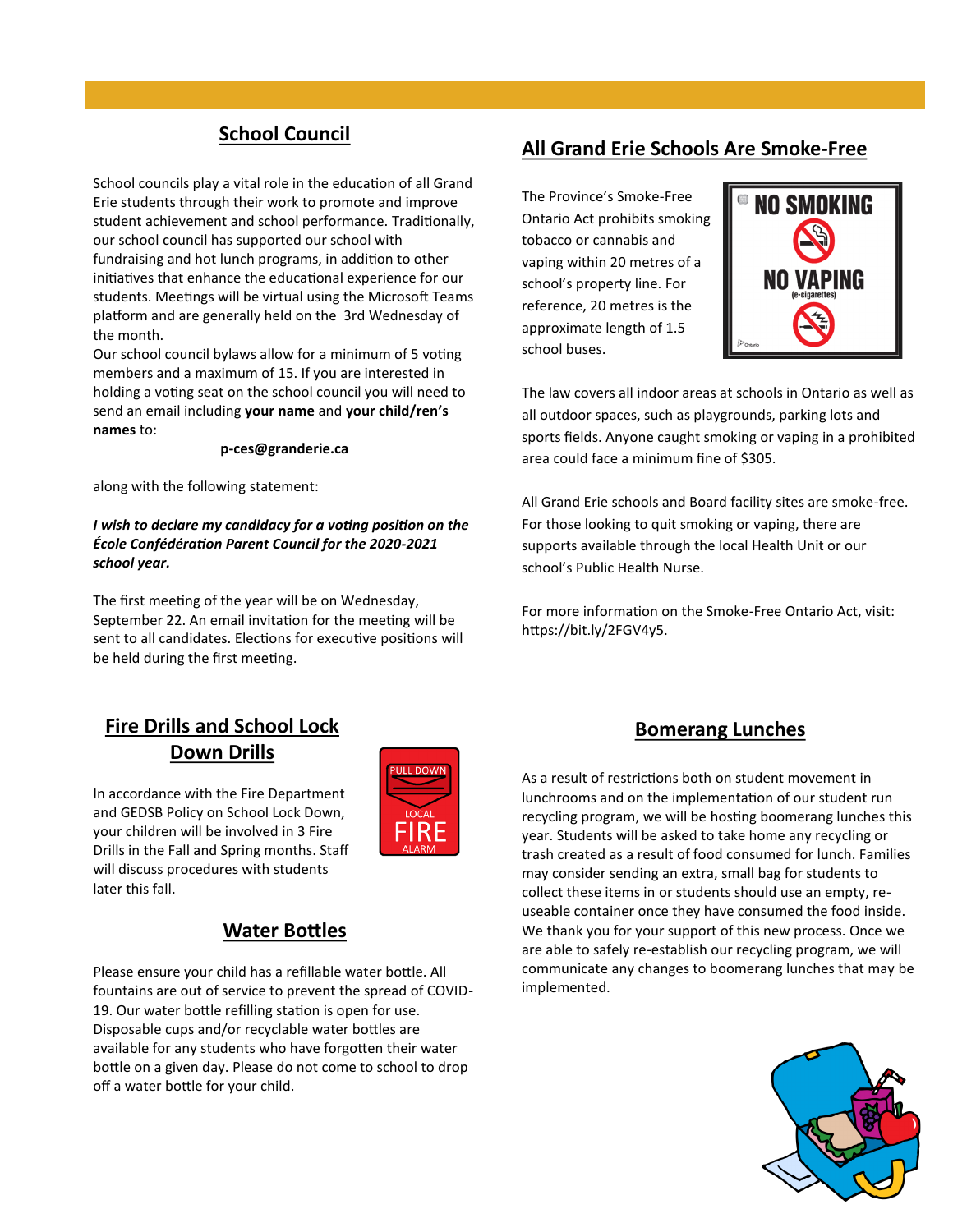# **Student Pick-Up and Drop Off**

Students are welcome to arrive at school any time after 8:50 a.m. when a teacher will be on duty to supervise. Children should not arrive prior to this time due to the absence of supervision by staff.

#### **Kindergarten Arrival and DIsmissal**

All Kindergarten students can be dropped off at the far end of the school, opposite to the parking lot, each morning. between 8:50-9:10. Kindergarten students will remain outside under the supervision of our DECE staff. Please note that parents are not permitted to stay in the drop off area. Please accompany your child to the gate, have the child enter immediately and then vacate the drop off area. Families will need to park on the side streets adjacent to the school and walk students to this area. Pick up at the end of the day will continue to begin at 3:20 in the same location as drop off at arrival. Parent parking for drop off or pick up is not permitted on Ewing Drive (the street the school is on).

#### **Gr. 1-8 Arrival and Dismissal**

Students may cross at the crossing guard in front of the school. Students can walk up the sidewalk to the yard. Parents and caregivers will be limited to the lawn in front of the school. Please practice physical distancing when dropping children off. It is recommended that families wear a mask in the drop off and pick up zone in the event that physical distancing is not possible. Gr. 5-8 and Mme Giancola's class wait outside until the bell rings for instructional time. Gr. 1-3 enter the school directly through their designated doors upon arrival where they are supervised by a staff member in their classrooms.

Adults picking students up at the end of the day (3:30) are welcome to walk and wait on the front lawn. Students being picked up and walking will exit out their designated door and come to the front lawn. A staff member will be under the front canopy to assist.

Please note that dismissal time is very busy for students. It is important for families to establish a clear routine with children and the classroom teacher. If there is a change in routine, a note from the parent/guardian will be expected by the teacher each and every time.

# **Bus Procedures**

We have 9 large buses to transport our students. Dismissal from school at the end of the instructional day is staggered to allow for a safe exit to the buses for all children.



All parents of bused students must provide the school, the Board Transportation Office, and bus company with accurate and up to date information.

Families who are not using transportation services for an extended period of time (i.e. more that a month), are required to contact the school, the bus company, and GEDSB transportation office and have their child taken off the bus list.

Families are advised to contact the bus company and/or GEDSB Transportation Department for all after hours issues and any concerns with buses and transportation schedules and routes.

GEDSB transportation: 519-751-7532

Sharp Bus Lines: 519-751-3434 (bus routes beginning with 5)

First Student: 519-442-2258 (bus routes beginning with 7)

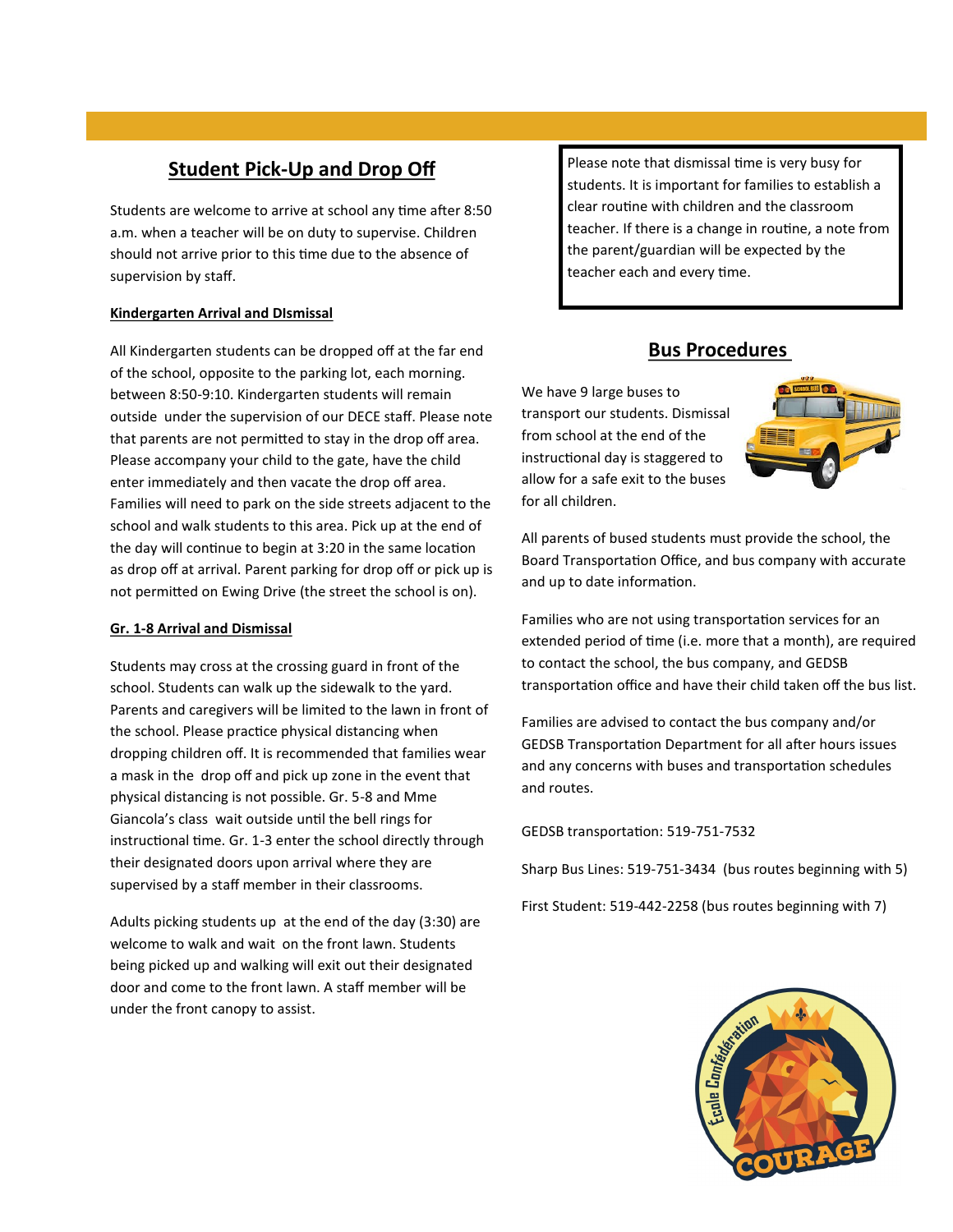# **Transportation Delays/ Cancellations**

Did you know that there are a number of ways to see if your child(ren)'s bus is running behind schedule or has been cancelled? The ways that you can be notified of an interruption include:

- 1) downloading the bus delays app from either the Google Play or Apple store; detailed instructions on setting up the app is available by visiting [http://](http://www.stsbhn.ca/faqs) [www.stsbhn.ca/faqs](http://www.stsbhn.ca/faqs) and clicking on the last FAQ labelled "Delays and Cancellation App".
- 2) register to receive email notifications. To register simply visit <https://transinfobhn.ca/Login> and create and account. After your account has been created, connect your child(ren)'s bus service to your email address by logging in and clicking the "Add Student" button. Detailed instructions on setting up your account is also available by visiting <http://www.stsbhn.ca/faqs> and clicking on the FAQ labelled "having trouble logging into the Parent/Student portal". For parents who look up bus information before the start of school, you have already completed this option!
- 3) visit <https://transinfobhn.ca/Alerts> daily to see if your bus is running behind schedule or has been cancelled.

If you are having trouble with any of these methods, please reach out to the transportation office by emailing [transportation@stsbhn.ca](mailto:transportation@stsbhn.ca) or by calling 519-751-7532.

# **Important Information for Parents of Bused Students**

Families need to go online to check their child's bus information. Always inform the school of any changes made. The TF001 Transportation Form must be filled out and returned to school if families are requesting a change to the bus route or stop assigned to their child/ children. To access the forms:

Go to www.stsbhn.ca and click on the "Forms" link

The TF001 Form must be returned to the school for processing. Once the form has been submitted, it could take a few days for the request to be approved. Please communicate with the main office to confirm the date that the change will begin.

**If your child is not taking the bus on a particular day:**  You are required to let the teacher know in writing by sending a note that includes the bus number. Please make arrangements with your child before they come to school. Calls to the school to change dismissal arrangements should only be done in an emergency. We can only accept parent phone calls until 1:30 pm on any given school day indicating that there will be a change for the end of that day (unless it is an absolute emergency). If you need to make a change after 1:30 pm, we ask that you go to the pick up zone on the front lawn. Speak to the supervising teacher and ask them to radio for your child to come to meet you.

Students are only permitted to ride on the bus that they are assigned. Permission is not granted for parent or student requests to ride other buses that service Confederation.

## **Parking**

**Parking on site is reserved for staff only.** There is **no parking** or vehicles allowed on site from 8:45-9:15 daily (morning drop off) and from 3:15-3:45 daily (afternoon pick up). The only exception to this rule would be for those with accessible passes who need to access the 2 designated spots at the front end of the parking lot. If your family has a need to access on site with a vehicle during the prohibited times, but does not have an accessible pass, please contact the main office to discuss possible arrangements. When using the accessible spaces, please use the space only long enough to drop your child off so that access is available to other members of our school community who need it.

Parking is available on the streets adjacent to the school. Please obey the posted parking regulations when parking on the street and be courteous to our neighbours. Students may cross at the crossing guard in front of the school. Students can walk up the sidewalk to the yard. Parents and caregivers will be limited to the lawn in front of the school. Please practice physical distancing and wear a mask when dropping children off.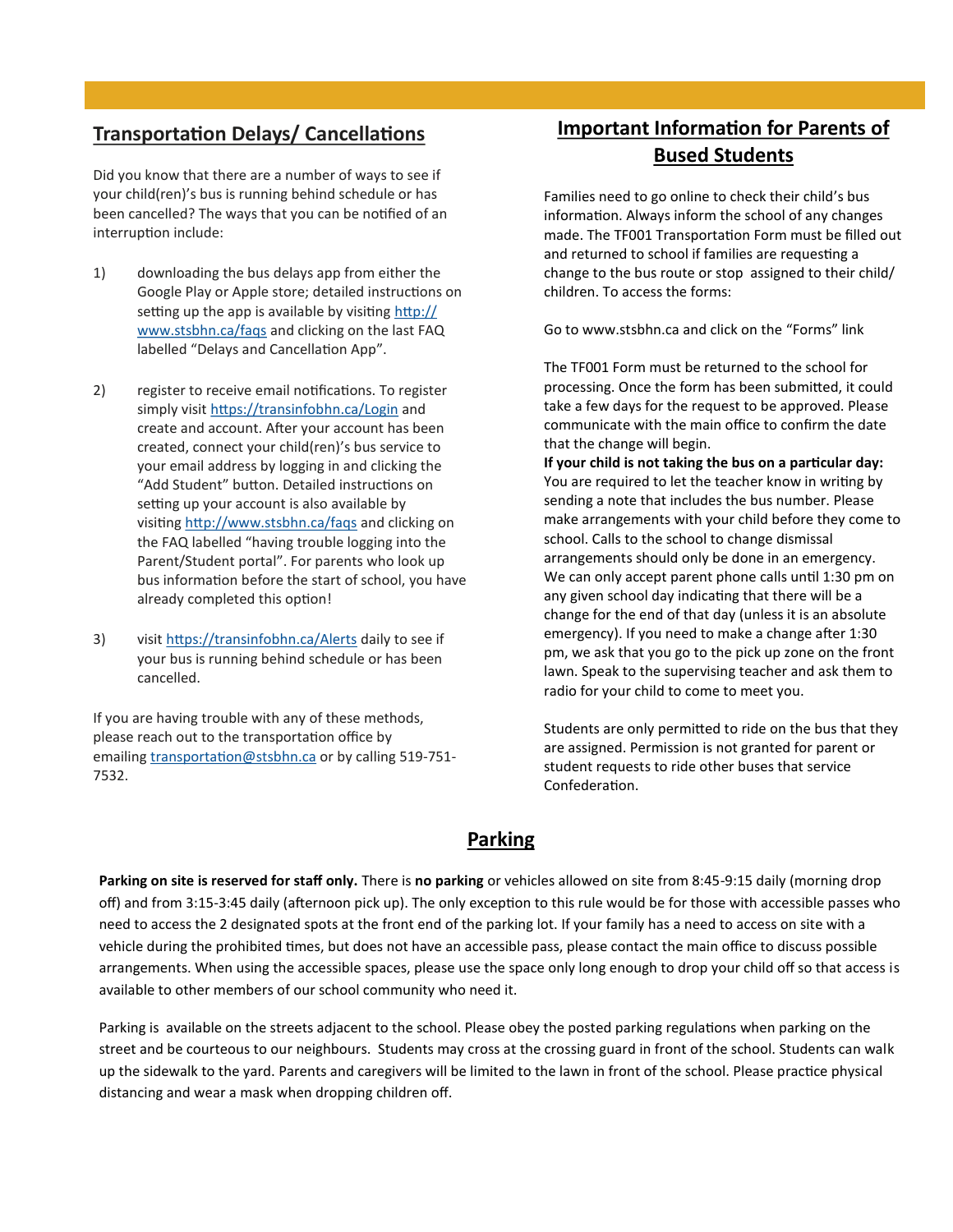#### **Student Accident Insurance**

**The Grand Erie District School Board does not provide accident insurance coverage for student injuries that occur on school property or during school activities, including extracurricular sports.** 

If a student is injured, parent(s)/guardian(s) are responsible for any costs not covered by their Government Health Insurance Plan or their employer's health care plan. The Board encourages all parents/guardians to review this or other available Student Accident Insurance plans, especially those with a child(ren) participating in medium to high-impact physical activities (both during school and outside of school hours). For higher risk field trips or excursions, students will be required to confirm that they have insurance or will purchase student accident insurance in advance of the trip/excursion. Schools will notify parents/guardians when accident insurance is mandatory.

The insuremykids® student accident insurance program offers three plans with a variety of benefits and affordable rates. Their most affordable plan is available for as little as \$17 per year. All plans provide 24/7 coverage. For more information or to purchase insurance, please visit <https://insuremykids.com/> or call 1-800-463-5437.

The 2021-22 Student Accident Insurance Program is available for purchase beginning August 1, 2021.

*New Feature:* Effective August 1, 2021, in previous years plans could be purchased at any time, but expired September 30th the following year (or for multi-year plans, the September 30th of the following 3 or 5 years). Now if you purchase a single year plan, the expiration date will be 365 days +one month from no matter what date you purchased. (Example: purchase 1-year policy on November 1, 2021, plan will expire on November 30, 2021. The expiration of the multi-year plans will be either a full 3 or 5 years from the date of purchase. (Example: purchase 3-year plan on November 21st, plan will expire on October 31st, 2024)

This new features for all plans allow families the flexibility to purchase whenever they prefer and always received a full period of coverage.

*The Grand Erie District School Board requires that all parents declare whether or not they have accident insurance. A declaration form is attached for parent/guardian review and signature. Please return the completed form to the school.* 

## **Orange Shirt Day-Sept. 30**

In honour of Indigenous families impacted by the Residential School System, we will recognize Orange Shirt Day on Sept. 30.

Students are encouraged to wear an orange shirt on that day.

#### **Masks for Order**

Last year, our Parent Council purchased cloth reuseable face masks for students. This year, those masks are available for purchase through school cash online for \$10.00 each.



*Grey: Youth size fits JK to Gr. 3 students*

*Black Adult Mask fits Gr. 4-8*

#### **Terry Fox Run**

We will participate in the Terry Fox Run on Sept. 29 (Rain date: Oct. 1). Students will learn about Terry Fox and participate in a run/walk around the yard. A staggered schedule will be used to encourage distancing.

Donations of \$1, \$2, and \$5 can be made through School Cash Online. Please do not send cash to school. Proceeds will be donated to the Terry Fox Foundation to support cancer research.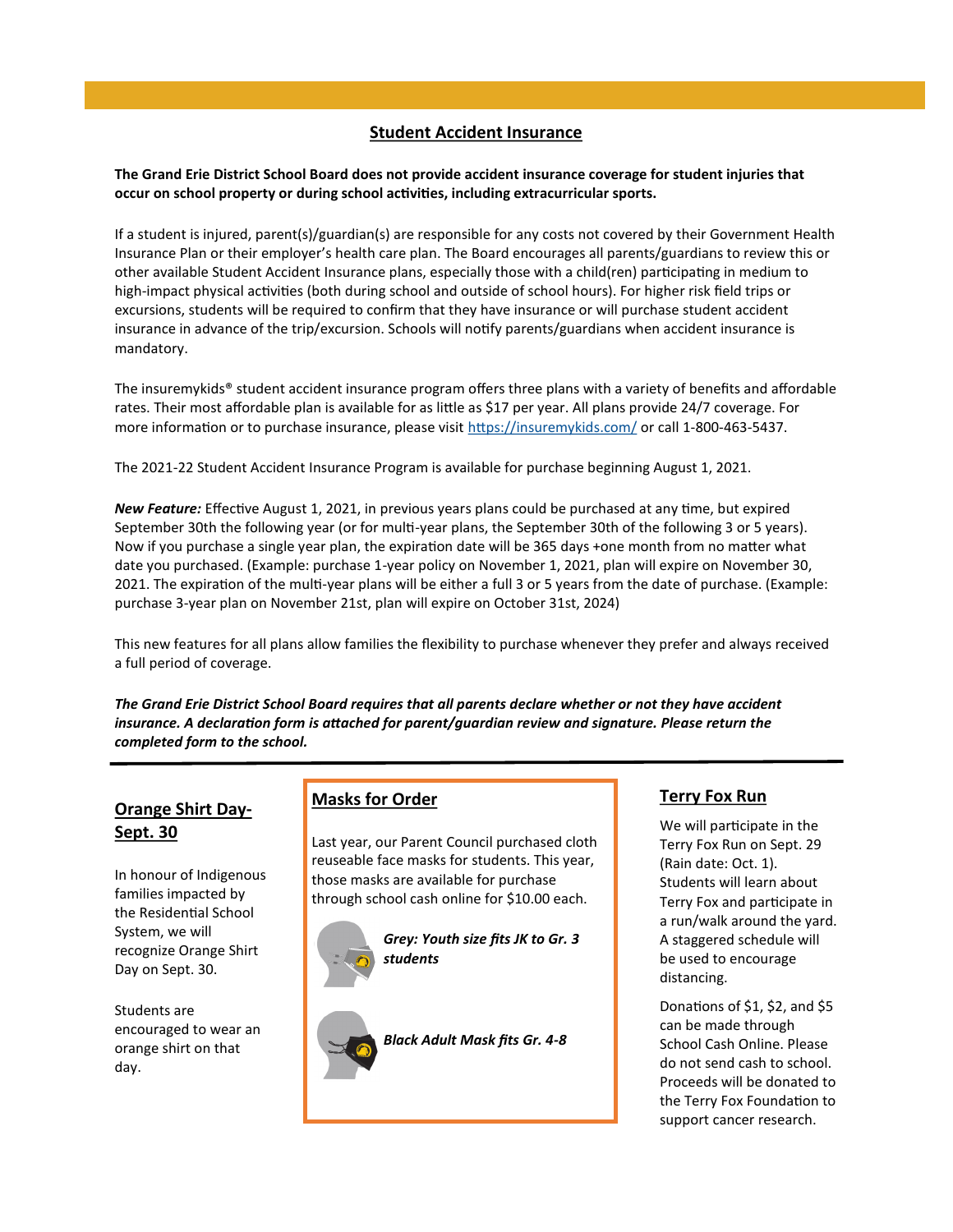## **School Security**

All parents and school visitors are reminded that it is the policy of The Grand Erie District School Board that all visitors enter the school through the front door and sign in and report their presence in the school or on school property to the office staff at all times. A reminder that due to measures in place to mitigate COVID-19, only essential visitors are permitted entry into the school with prior pre-approval from the principal and a scheduled appointment.

We have security cameras at our school entrance, in some hallways, and at various points around the perimeter of the school. All school entrances from the playground and parking lot are locked at all times. These measures are put in place in all schools to provide a safe learning environment for all children. All portable classrooms and school staff have swipe card access to the school at any time throughout the school day.

## **Public Health Information**



We are fortunate to have support from our school health nurse, Mme Sarah Sweiger, this year. Both our school nurse and the Brant County Health Unit play a critical role in supporting a healthy school environment at all times, but particularly during the COVID-19 pandemic. The health unit

has a phone line and email for families who have questions:

Covid-[19@bchu.org](mailto:Covid-19@bchu.org) or 519-753-4937 (press 1)

Specific information on what to do if your child is exhibiting symptoms of COVID-19 can be found here:

#### <https://bit.ly/35KypfE>

Families and caregivers may also find these Back to School videos by McMaster Children's Hospital helpful:

[https://www.hamiltonhealthsciences.ca/back](https://www.hamiltonhealthsciences.ca/back-to-school)-to-school

Topics include masking, talking to children about COVID-19, infection prevention, anxiety, and general information on COVID-19 infection in children.

#### **Staff List 2020 2021**

Kindergarten: Mme Hudson & Mme Edwards Mme Whitbread & Mme Tkachuk Mme Zimmerman & Mme P. Procter Mme Mussolum & Mme Inkindi

Gr. 1: Mme Giroux, Mme McEwen

Gr. 1/2: Mme Desjardins

Gr. 2: Mme Banting , Mme Boshell

Grade 3: Mme Wilson, Mme Senecal, Mme Balassiano

Gr. 4: Mme Morin, Mme Giancola

Gr. 5 Mme Guillemette , Mme Pickell

Gr. 6: Mme S. Gasparotto, M. Snell

Gr. 7: Mme Franklin, Mme Raithby

Gr. 8: Mme Hennessey, M. Mollon

Prep. Teachers: Mme Pettigrew (Music) Mme Spicer (Primary Science, Health) Mme Esposto (Jr. Science, Health) Mme Wiebe (Int. History/Geography, Health)

Learning Resource Teachers: Mme Hexamer, Mme V. Gasparotto (also Library, prep)

EA: Mme A. Procter

Clerical Staff: Mme Czeranko, Mme Vandeven

Custodians: Mme Miller (daytime), Mme Brennan (evening)

Administration:

Mme Smith, Principal M. Poladian, Vice-Principal